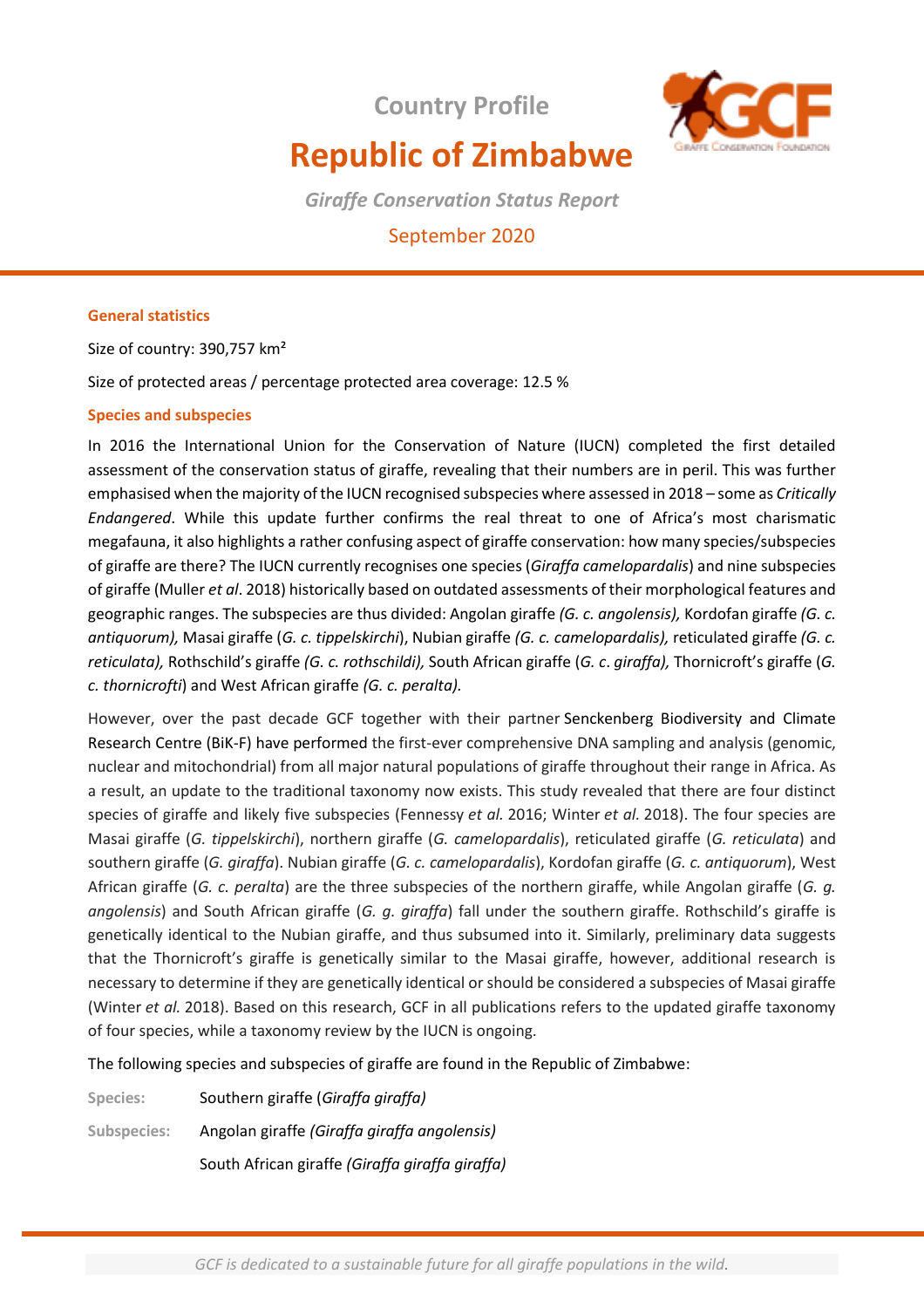#### **Conservation Status**

**IUCN Red List (IUCN 2018):**

*Giraffa camelopardalis* (as a species) – Vulnerable (Mueller *et al.* 2018) *Giraffa camelopardalis angolensis* – Least Concern (Marais *et al*. 2018) *Giraffa camelopardalis giraffa* – Not assessed

#### **In the Republic of Zimbabwe:**

The Zimbabwe Parks and Wildlife Management Authority (PWMA), formerly known as the Department of National Parks and Wildlife Management, was established in June 2002 and operates under the Parks and Wildlife Act of 1975 (Auditor General 2003).

In the Republic of Zimbabwe (referred to as Zimbabwe in this report), the area occupied by national parks (where wildlife are protected), safari areas (hunting is permitted but controlled through a quota system), recreational parks (centred around national dams or lakes), botanic reserves (small areas designed to protect particular plant species), botanic gardens (areas where indigenous and exotic plant species are protected and propagated) and sanctuaries (reservoirs of animal species that are threatened with extinction and are provided safe breeding habitats) are collectively called the 'Wildlife Estates' and total approximately 47,000 km<sup>2</sup>, or 12.5% of the total land area (Murindagomo 2013; Auditor General 2003). Wildlife Estates are the responsibility of the Ministry of Natural Resources and Tourism and managed by the PWMA which is also responsible for wildlife resources throughout the country, including commercial and communal areas, as well as Government and private land (P. Duncan, pers. comm.).

Giraffe are not a protected species in Zimbabwe and as such hunting, the removal of animals and animal products from a safari area, as well as the sale of animals and animal products is permitted. However, this is controlled and monitored by the PWMA under section 38 of the Parks and Wildlife Act of 1975. Each year interested stakeholders submit a quota off-take proposal for giraffe (and other wildlife), and a decision is then made by PWMA for each individual property based on the historical offtakes and updated ecological reports (Paragraph 5.7.3 the Zimbabwe Wildlife Policy stipulates that, "the setting of quotas is to be done on a scientific basis" and that "the Authority should carry out a detailed research before allocating quotas so as to have an insight into factors that may determine the setting of quotas in the requisite areas."). These reports are drafted by ecologists usually hired by the land owners either specifically for this purpose or form part of their permanent staff in order to conduct permanent monitoring (B. Leesmay pers. comm.). Other types of quota issued are: concession area hunts (areas leased out to safari operators), and citizen hunts (also utilised through the bag system and sold by auction but to citizens only) which are categorized as sport hunting, capture and translocation or rations for staff members (Policy for Wildlife 1992).

#### **Issues/threats**

Following the introduction of the Conservation Act of 1960, a wildlife philosophy based on economic incentives began. Zimbabwe quickly became one of the leaders in Africa for wildlife conservation and management with protected areas of the State, rural community run wildlife management areas and private game ranches and reserves reportedly generating US\$300 million per year in income (Murindagomo 2013).

However, a report by National Geographic News in 2007 indicated a disturbing trend in the decimation of wildlife in Zimbabwe as result of "national economic meltdown" following the land grab policy, implemented in 2000 (Wadhams 2007). Growing political and economic instability has put unprecedented pressure on the country's environment. Deforestation, poaching and unsustainable resource exploitation are destroying what was once among the best-managed park system in Africa (Barbee *et al.* 2006).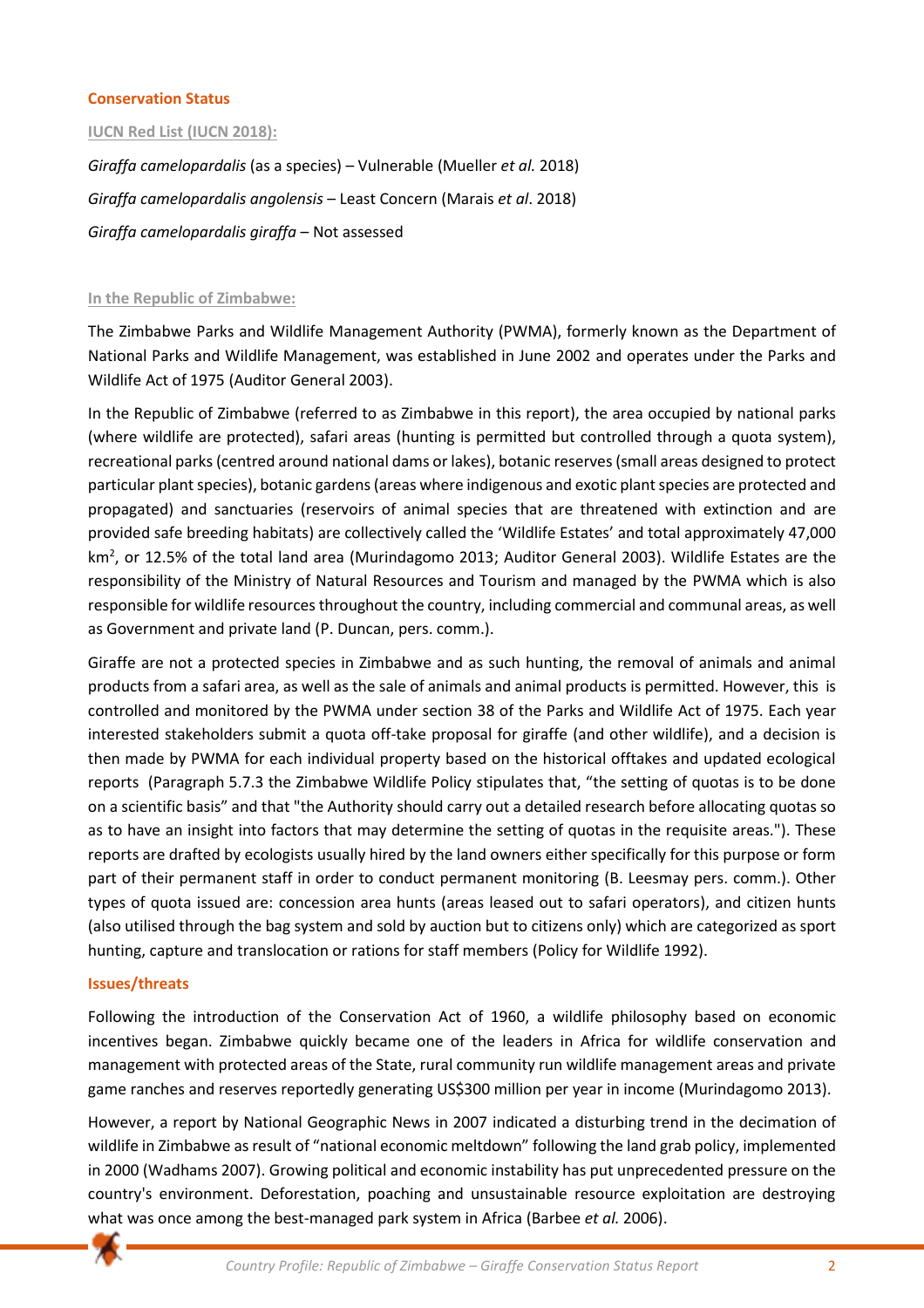National parks in Zimbabwe are increasingly being encroached upon by neighbouring communities and their agricultural developments (Dunham *et al.* 2001-2013). With erratic subsistence farming settlements of people on large areas of ranch land, giraffe along with other wildlife are disappearing (P. Johnstone pers. comm.).

A United States-based elephant conservation group recently released a documentary exposing the possible involvement of high-level ZANU PF members in the poaching of elephant and rhino in the Hwange National Park. According to a statement, a crew from the production house 'When-Giants-Fall' spent six weeks in Zimbabwe in 2014, gathering information on the poaching from safari operators, conservationists and investigative journalists specialising in poaching (The Southern Eye 2015). While, yet to be confirmed, it is a concerning factor that cannot be over looked when it comes to conservation and management of species within Zimbabwe.

In addition, a 2003 Audit Report by the Auditor General on the Protection and Conservation of Wildlife by PWMA and Ministry of Environment and Tourism, noted that despite the Zimbabwean Wildlife Estates still existing, the PWMA and supporting legislation and policy still being in place, very little is done to implement laws protecting wildlife and resource usage. This is a result of limited human capacity and resources needed for patrols, policing and prosecuting.

For giraffe in Zimbabwe, human encroachment and the associated poaching, habitat degradation and fragmentation are the biggest direct threats while mismanagement remains a large and unknown indirect factor moving forward.

### **Estimate population abundance and trends**

#### **Historic**

Giraffe were found throughout Zimbabwe, not just in national parks, however, the highest concentrations have historically been in the Wildlife Estates and on private land. According to the African Antelope Database 1998, giraffe estimates were 26,276: Hwange National Park – 14,651 (1996), Matetsi SA Complex – 3,295 (1995), Kazuma Pan – 561 (1995), Zambezi National Park – 543 (1995), and Gonarezhou National Park – 4,972 (1995), Forestry areas – 2,344 (1995). No data is available for private farms. Since these estimates were reported, all data is based on aerial survey reports conducted in a number of areas across Zimbabwe.

In 2001 the first of such surveys was undertaken, the first of its kind since 1998 and as part of a continued effort to monitor and study large herbivores in the parks. The study area covered Gonarezhou National Park (including Chipanda Pools, Chilojo, Naivasha, Chefu and Mabalautta National Parks) and surrounding areas of Malapati Safari Area and Maheynye ward in Ndowoyo Communal Land. Giraffe numbers were estimated at 195 (Dunham *et al.* 2002a). During this survey a number of squatter and poacher camps were observed as well as a significant increase in domestic animals, a consequence of human encroachment within the park and an additional burden on its natural resources.

During the same time period giraffe numbers in north west Matabeleland (including Hwange National Park, Zambesi National Park, Kazuma Pan National Park, Matetsi Safari Area and Denka Safari Area) were estimated at 3,437, and in the Save Valley Conservancy at around 278 (Dunham 2001; Dunham *et al.* 2002b Lenton 2004). In the Sebungwe Region and the Zambezi Valley (Chizarira & Matusandona National Parks, Chete & Chirisa Safari Area, and Binga, Ngokwe and Nyaminyama communal areas), no giraffe were recorded (Mackie 2001).

In the 2007 survey of Gonarezhou National Park, surrounding areas of Malapati Safari Area and a small area of communal land giraffe numbers were estimated at 231 (Dunham *et al.* 2007). Interestingly, an estimated six-fold increase in illegal residents, and a 66-fold increase in cattle inside the park was reported since 2001.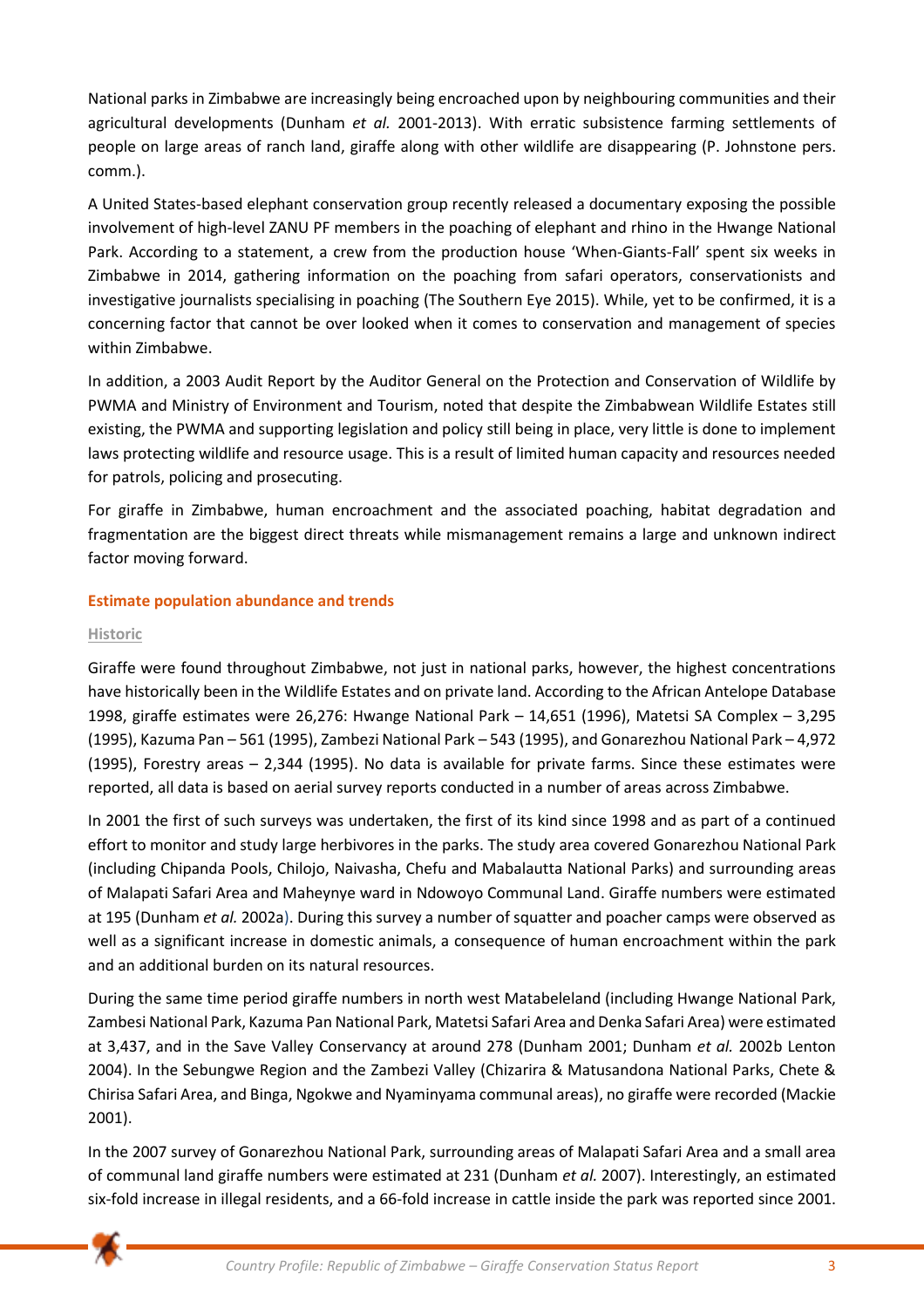(Dunham *et al.* 2007). In north west Matabeleland, giraffe numbers continued to reduce dramatically to 1,417 (Dunham *et al.* 2007). Save Valley Conservancy giraffe were estimated at 707 (Lenton 2007) and in the Sebungwe Region, no giraffe was again recorded (Dunham *et al*. 2006).More recently in Gonarezhou National Park, Malapati Safari Area, Mahenya Communal Area and the communal land on the north, west and southern border of Limpopo using the same aerial survey method estimated the numbers of giraffe at 473 (Dunham *et al.* 2013). The 2013 survey was extended to communal lands south of the park including Sengwe communal land, land that is, in part at least, a potential wildlife corridor between Gonarezhou National Park and Kruger National Park in South Africa.

It was also noted that between 2009 and 2013, 34 giraffe were released into Gonarezhou National Park. These individuals originated from privately owned ranches in the south eastern lowveld of Zimbabwe, where they were considered surplus to management requirements. However, it is unlikely that these introduced giraffe had any significant influence on the 2013 estimates (Dunham *et al.* 2010). Also during this time period, two fences were erected in the park as a means of separating the communities and their livestock. Whilst cattle were recorded in the park, very few wild herbivores were observed in the communal area. In 2013, the Save Valley Conservancy Aerial Survey estimated a total giraffe population of 876 (Joubert *et al.* 2013).

#### **Current**

Recent aerial survey (2014) across Zimbabwe were undertaken with the support of the Great Elephant Census, and in Gonarezhou National Park including Malapati Safari Area an estimated 540 individuals were observed (Dunham & van der Westhuizen 2015); 1,568 giraffe in north west Matabeleland (including Hwange National Park, Zambesi National Park, Kazuma Pan National Park, Matetsi Safari Area and Denka Safari Area) (Dunham *et al.* 2015); and 661 giraffe in Save Valley Conservancy (Dunham & van der Westhuizen 2015) including Mokore Ranch – 32 giraffe, Sango Ranch – 404 giraffe, Savuli Ranch - 4 giraffe and Umkondo Ranch - 8 giraffe (Jooste & Lenton 2014). Communications with a number of other private reserves and ranches in Zimbabwe, reveal the following population estimates: Imire Lodge – 14 (R. Travers pers. comm.), Cawston Block – 280 (J. Johnstone pers. comm.), Shangani Ranch – 84 (C. Edwards pers. comm.), Nuanetsi Conservancy – 450 (B. Leesmay pers. comm.), Nuanetsi Cattle Ranch – 100 (B. Leesmay pers. comm.), Malilangwe Trust & Wildlife Reserve – 332 (B. Clegg pers. comm.), and Jabulani Safaris – 8 (W. Blackburn pers. comm.). In Bubye Valley Conservancy estimates of giraffe numbers in 2012 were 6,000-8,000 (P. Trethown pers. comm.), and today are estimated at 3,000 individuals (B. Leatham pers. comm).

Additional estimates for giraffe in other private and public land in Zimbabwe, including Drummond, Nottingham, Matopos National Park and Tuli Safari Area estimate a minimum of ~500 giraffe (P. Fick pers. comm.).

In total, there is an estimated minimum of 7,985 giraffe in Zimbabwe, and preliminary genetic findings indicate that the majority (3,876 individuals) are South African giraffe and an estimated 3,000 individuals are Angolan giraffe, and likely 1,109 are hybrids. Ongoing studies will help further understand the countries giraffe taxonomic status and these numbers may differ once further analyses of individuals is undertaken.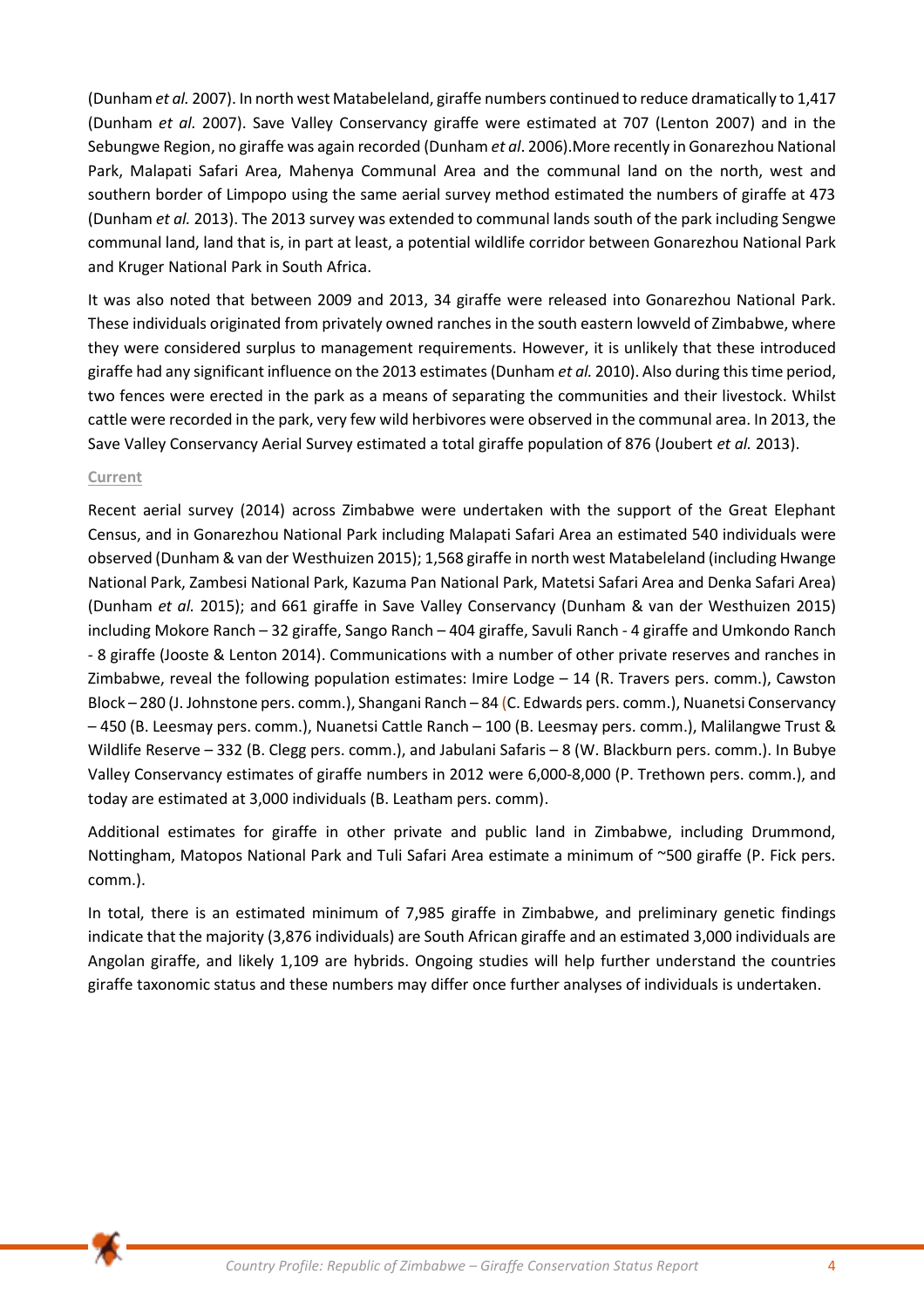#### **Future Conservation Management**

The following are proposed conservation management options for giraffe in Zimbabwe:

- Development of National Giraffe Strategy for Zimbabwe;
- Taxonomic assessment of all major giraffe populations in Zimbabwe;
- Identification of priority conservation efforts for giraffe conservation;
- GPS satellite tagging of giraffe populations to help with monitoring and anti-poaching support; and
- Support to dedicated giraffe conservation, translocation, habitat protection, education and awareness initiatives (government, NGO and academic).

#### **Acknowledgements**

Thank you to the following for taking the time to contribute to the profile for Zimbabwe: Peter Blinston, Ivan Carter, Bruce Clegg, Jessica Dawson, Great Elephant Census, a Paul G Allen Project, Ian duPreez, Patrick Duncan, Kevin Dunham, Colin Edwards, Pete Fick, Chris Foggin, Herve Fritz, David Goosen, Jabulani Safaris, Peter Johnstone, Juliet Johnstone, Blondie Leatham, Brent Leesmay, Sean Lenton, Andy Loveridge , Nicky Pegg, Fay Robertson, Ian Rutledge, Lovelater Sebele, Peter Seeber, Reilly Travers, Paul Trethown, Hugo Valls , Marion Valeix and Esther van der Meer. This Country Profile update was financially supported by the Giraffe Conservation Foundation and its supporters.

#### **References**

Auditor General. 2003. *The Protection and Conservation of Wildlife by Parks and Wildlife Management Authority and Ministry of Environment and Tourism* Office of the Auditor General for the Parliament of Zimbabwe.

Barbee, J. and Hanes, S. 2006. *Zimbabwe: Human Conflict/Environmental Consequences*.

Dunham, K.M. 2001. *Aerial Census of Elephants and Other Large Herbivores in North West Matabeleland, Zimbabwe*.WWF-SARPO, Harare.

Dunham, K.M. 2002a. *Aerial Census of Elephants and other Large Herbivores in Gonarezhou National Park and bordering lands, Zimbabwe*. WWF-SARPO, Harare. 46pp.

Dunham, K.M. 2002b. *Aerial Survey of Elephants and other Large Herbivores in the Save Valley Conservancy*. WWF-SARPO, Harare. 61pp.

Dunham, K.M., Mackie, C.S., Musemburi, O.S., Chipesi, D.M. Chiweshe, N.C., Taylor, R.D., Chimuti, T. Zhuwau, C. and Brightman, M.A.H. 2006. *Aerial Census of Elephants and Other Large Herbivores in the Sebungwe Region, Zimbabwe*.WWF-SARPO, Harare.

Dunham, K.M., Mackie, C.S., Musemburi, O.C., Zhuwau, C., Nyaguse, G.H., Taylor, R.D. and Chimuti, T. 2007. *Aerial Survey of Elephants and other Large Herbivores in Gonarezhou National Park, Zimbabwe*. WWF-SARPO Occasional Paper 18 WWF-SARPO, Harare. 49pp.

Dunham, K.M., Mackie, C.S., Musemburi, O.C., Zhuwau, C, Nyaguse, G.H., Mtare, T.G., Taylor, R.D. and Chimuti, T. 2007. *Aerial Survey of Elephants and other Large Herbivores in North West Matabeleland, Zimbabwe.* WWF-SARPO, Harare.

Dunham, K.M., Mackie, C.S., Nyaguse, G. and Zhuwau, C. 2015. *Aerial Census of Elephants and other Large Herbivores in north-west Matabeleland (Zimbabwe): 2014*. Great Elephant Census, USA. 134pp.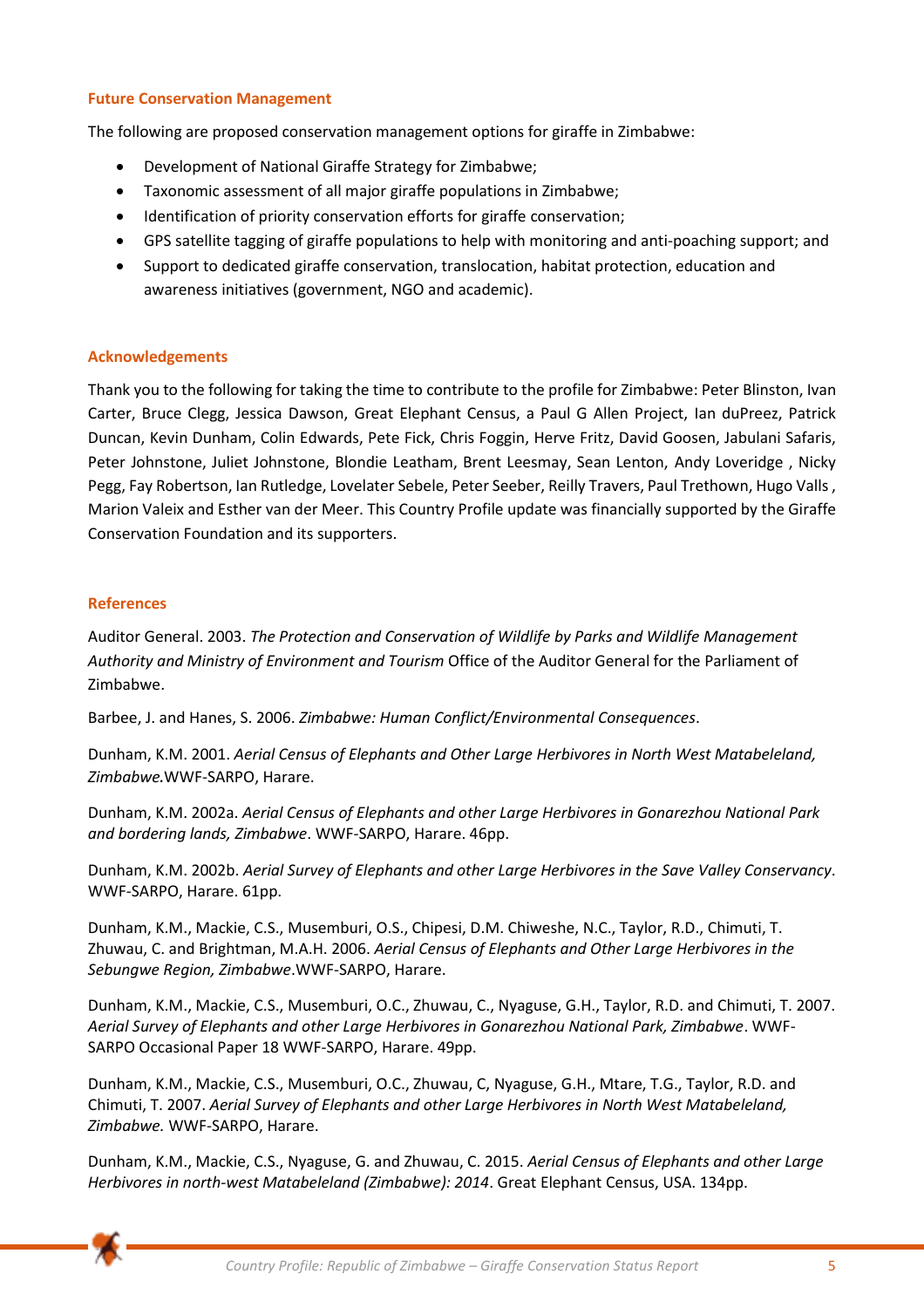Dunham, K.M., van der Westhuizen, E., van der Westhuizen, H.F. and Ndalmani, H. 2013. *Aerial Census of Elephants and other large herbivores in Gonarezhou National Park (Zimbabwe) and surrounding areas*. Frankfurt Zoological Society, Gonarezhou Conservation Project, Chiredzi. 113pp.

Dunham, K.M. and van der Westhuizen, H.F. 2015. *Aerial Census of Elephants and other Large Herbivores in Gonarezhou National Park and Save Valley Conservancy (Zimbabwe): 2014*. Great Elephant Census, USA. 125pp.

East, R. 1999. *African Antelope Database 1998.* IUCN/SSC Antelope Specialist Group. IUCN, Gland, Switzerland and Cambridge, UK.Murindagomo, F. 2014.'*Wildlife management in Zimbabwe: The CAMPFIRE programme*'. Wildlife management in Zimbabwe: The CAMPFIRE programme/FAO.

Fennessy, J., Bidon, T., Reuss, F., Kumar, V., Elkan, P., Nilsson, M.A., Vamberger, M. Fritz, U. & Janke, A. 2016. Multi-locus analysis reveal four giraffes species instead of one*. Current Biology* **26**: 2543-2549.

Government of Zimbabwe. 1996. Parks and Wildlife Act, 1975, Chapter 20:14. Revised Edition. Government of Zimbabwe.

Government of Zimbabwe. 1960. Wildlife Conservation Act, 1960. Wildlife Conservation Act, 1960

Jones, B.T. 2008. *Legislation & Policies relating to Protected Areas, Wildlife Conservation and Community Rights to Natural Resources in countries being partner to the Kavango Zambezi Transfrontier Conservation Area*, A Review commissioned by Conservation International, in collaboration with African Wildlife Foundation, supported by the Swiss Agency for Development & Cooperation. Windhoek, Namibia.

Jooste, D. and Lenton, S. 2014. *Aerial Survey of Mokore, Sango, Savuli and Umkondo Ranches, Savè Valley Conservancy, Zimbabwe*

Joubert, C. and Joubert, L. 2013. *Aerial Survey of the Larger Herbivores Save Valley Conservancy*

Lenton, S. 2007. *Aerial Survey of the Larger Herbivores Save Valley Conservancy, Zimbabwe*.

Mackie, C.S. 2002. *Aerial Census of Elephants and Other Large Herbivores in the Sebungwe Region, Zimbabwe*. WWF-SARPO Occasional Paper Number 3. Harare, Zimbabwe..

Marais, A., Fennessy, J., Fennessy, S., Brand, R. & Carter, K. 2018. *Giraffa camelopardalis ssp. angolensis*. *The IUCN Red List of Threatened Species* 2018: e.T88420726A88420729. [http://dx.doi.org/10.2305/IUCN.UK.2018](http://dx.doi.org/10.2305/IUCN.UK.2018%202.RLTS.T88420726A88420729.en. Downloaded%20September%202020)  [2.RLTS.T88420726A88420729.en. Downloaded September 2020.](http://dx.doi.org/10.2305/IUCN.UK.2018%202.RLTS.T88420726A88420729.en. Downloaded%20September%202020)

Muller, Z., Bercovitch, F., Brand, R., Brown, D., Brown, M., Bolger, D., Carter, K., Deacon, F., Doherty, J.B., Fennessy, J., Fennessy, S., Hussein, A.A., Lee, D., Marais, A., Strauss, M., Tutchings, A. & Wube, T. 2016. *Giraffa camelopardalis*. The IUCN Red List of Threatened Species 2016: e.T9194A51140239. Downloaded September 2020.

Policy for Wildlife, Zimbabwe, 1992Southern Eye 2015. *Film Exposes Zanu PF Bigwigs* [<http://www.southerneye.co.zw/2015/04/25/film-exposes-zanu-pf-bigwigs/>](http://www.southerneye.co.zw/2015/04/25/film-exposes-zanu-pf-bigwigs/) Downloaded 6 May 2015

Selier, J. and Page, B. 2014. *Dry season fixed-wing aerial survey of large mammals in the northern Tuli Game Reserve and Mapunhubwe National Park and of elephants in the Greater Mapunungubwe Transfrontier Conservation Area, Botswana, South Africa and Zimbabwe, August 2014.* University of KwaZulu Natal, South Africa.

ZPWMA. 2015. The Zimbabwe Parks and Wildlife Management Authority [<http://www.zimparks.org/>](http://www.zimparks.org/)

UNEP. *WCMC Conservation Dashboard for Zimbabwe*.< [http://www.unep](http://www.unep-cmc.org/#?country=ZW&dashboard=show)[cmc.org/#?country=ZW&dashboard=show>](http://www.unep-cmc.org/#?country=ZW&dashboard=show) Downloaded 9 February 2015.